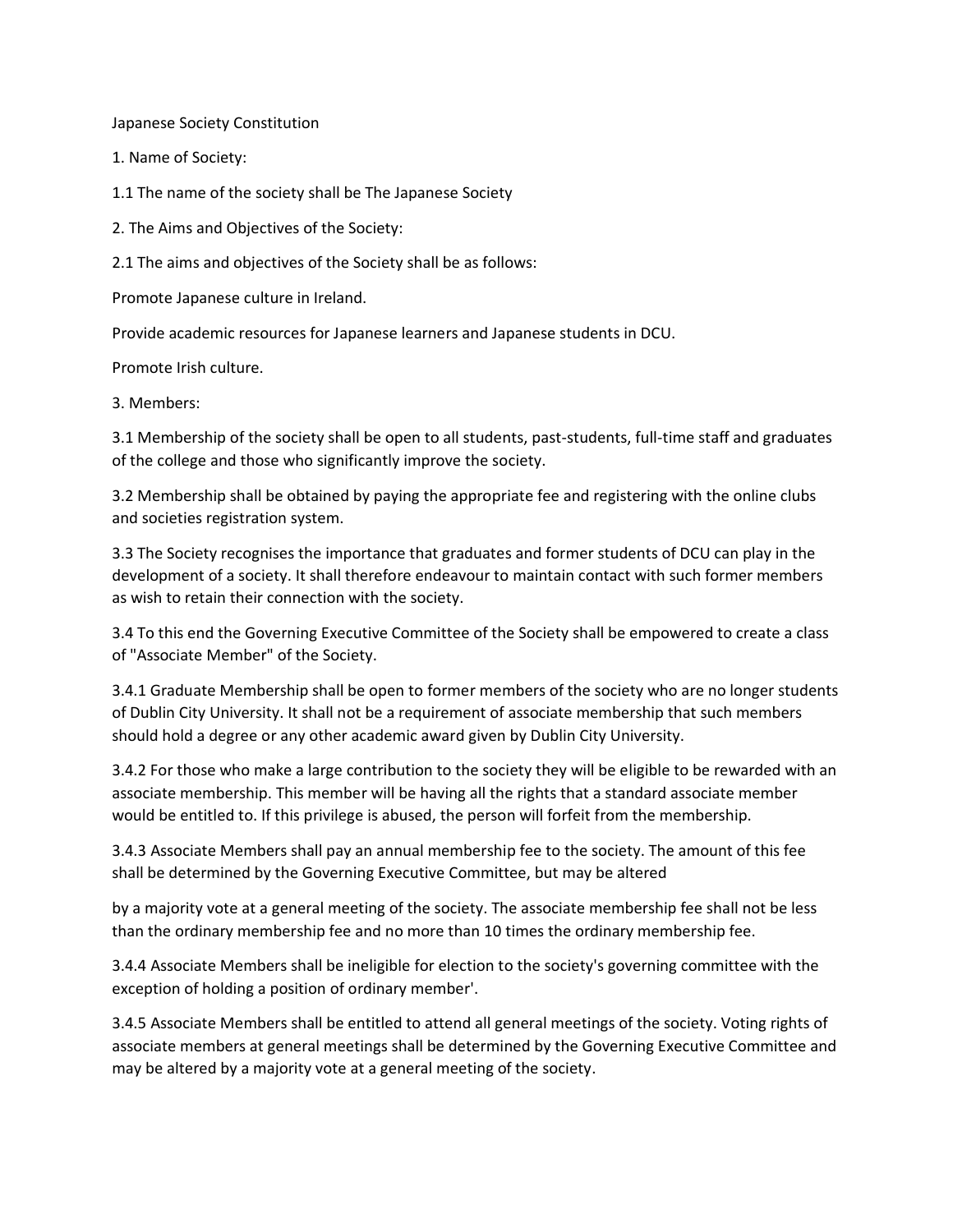3.4.6 Other rights of Associate Members shall be determined by the Governing Executive Committee but may also be granted or revoked by a majority vote at a general meeting of the society.

3.4.7 The rights of an Associate Member shall not exceed those of an ordinary member of the society.

3.4.8 According to the rules set out by the SPC there shall be no funding for Associate members.

3.5 All members shall be bound by this constitution.

4. Governing Executive Committee

4.1 Tlie Society shall have a Governing Executive Committee (The Committee).

4.2 The Committee shall run the society on behalf of its members and in accordance with the aims and objectives and values that the society aims to encourage.

4.3 Although decisions should be arrived at by the consensus of the committee (where possible), committee decisions shall be decided by majority voting.

4.4 A quorum shall be 6 committee members (or two thirds of the committee, minus Foreign Officer for Japan).

4.5 The Committee shall consist of :

Chairperson

**Secretary** 

Treasurer

Public Relations Officer (PRO)

Japanese Relations Officer (JRO)

Events Organiser

Equipment Officer

Ordinary Member(x2)

First Year Rep

4.6 Positions may be added to the committee at the bequest of the existing committee with a majority vote at a general meeting.

4.7 The Term of Office of these elected officers shall be one academic year.

4.8 A person shall not hold the same office for more than 2 successive years.

4.9 No person may be elected to more than one committee position at any single general meeting. Or hold more than one committee position with the exception of article 4.9.1.

4.9.1 A committee member may hold two positions on the committee on an interim basis should another member of the committee resign, be removed from the committee or be found to be holding a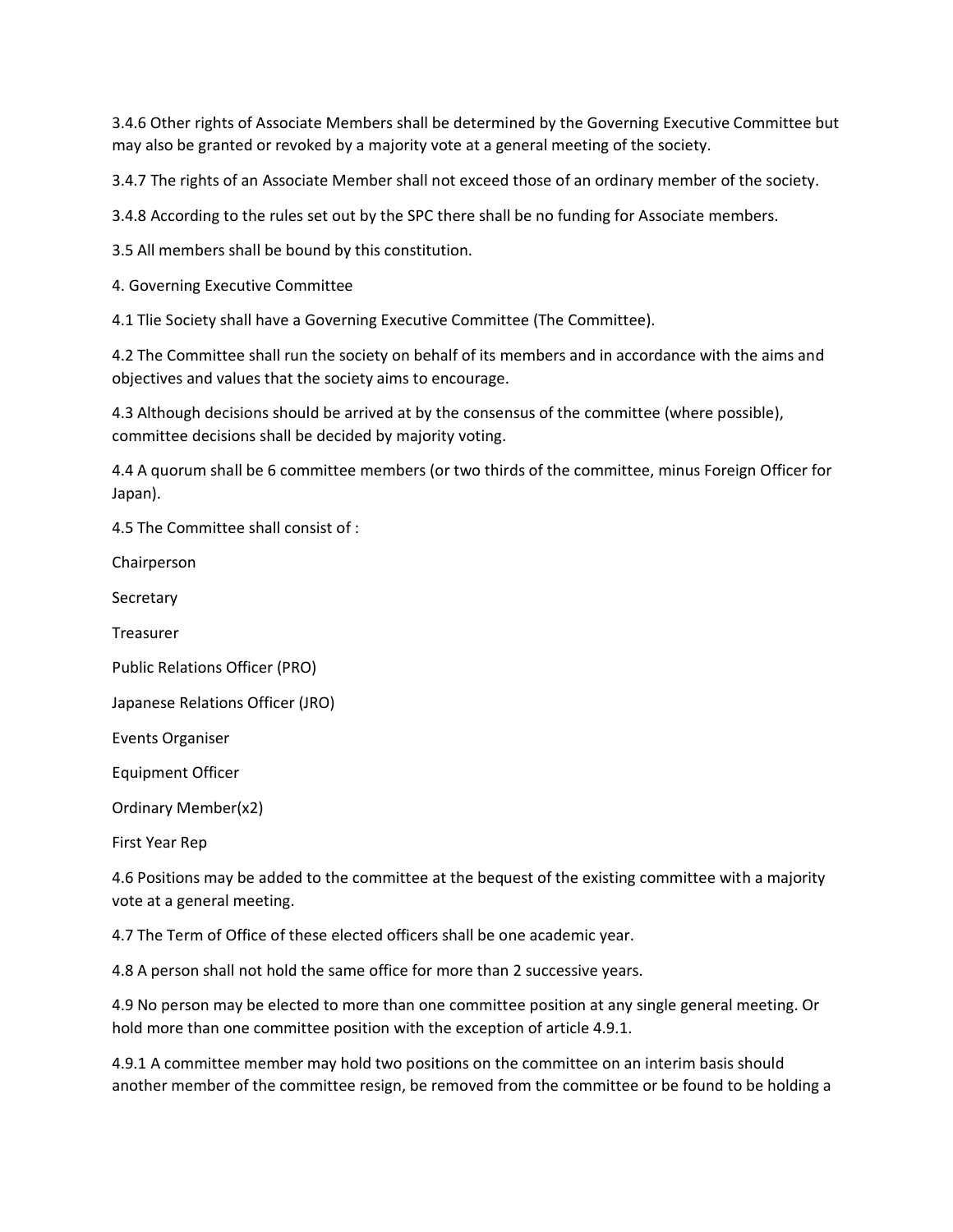committee position counter to rules of the constitution. As governed under article 7, they shall be elected by the other members of the committee.

5. Election of the Governing Executive Committee

5.1 The committee members shall be democratically elected at the Annual General Meeting (AGM) or at an Extraordinary General Meeting (EGM).

5.2 To seek election to the committee, each candidate must have 2 nominations by current members of the society.

6. Duties of Governing Executive Committee

6.1 Chairperson

6.1.1 The Chairperson shall be the chief officer of the society whose functions include chairing all meetings of the committee and officiating at meetings of the society.

6.1.2 The Chair of any meeting shall not have an ordinary vote at committee meetings and

meetings of the society. In the event of a tied vote on any matter she /he shall have the casting vote.

6.2 Secretary

6.2.1 The Secretary's function shall be to deal with all correspondence and records of the society.

6.2.2 The Secretary shall keep the minutes of all committee meetings, of all general meetings, of the Annual General Meeting or any other meetings relating to the business of the society when requested by the committee and forward them to the members of the committee.

6.2.2.1 If the usual method of delivery is unavailable the Secretary is obliged to contact the members of the committee.

6.2.3 The Secretary shall keep a record of authorisation of expenditure.

6.2.4 The Secretary shall send a weekly email with the aid of other committee members.

6.2.5 The Secretary shall give notice to all members of the society's meetings, events and functions.

6.2.6 The Secretary shall assume the duties of the Chairperson (unless otherwise directed by a general meeting of the society) in the event that the Chairperson is absent or is unable to perform their duties.

6.3 Treasurer

6.3.1 The Treasurer's function shall be to administer the funds of the society and to maintain accounts and budgets.

6.3.2 The Treasurer shall be responsible for the maintenance of accounts subject to the decisions of the committee in compliance with the regulations set by the Societies and Publications Committee of DCU.

6.3.3 The Treasurer shall keep full records of income and expenditure of the society. The Treasurer shall also keep a record of who authorised various expenditures and shall issue receipts.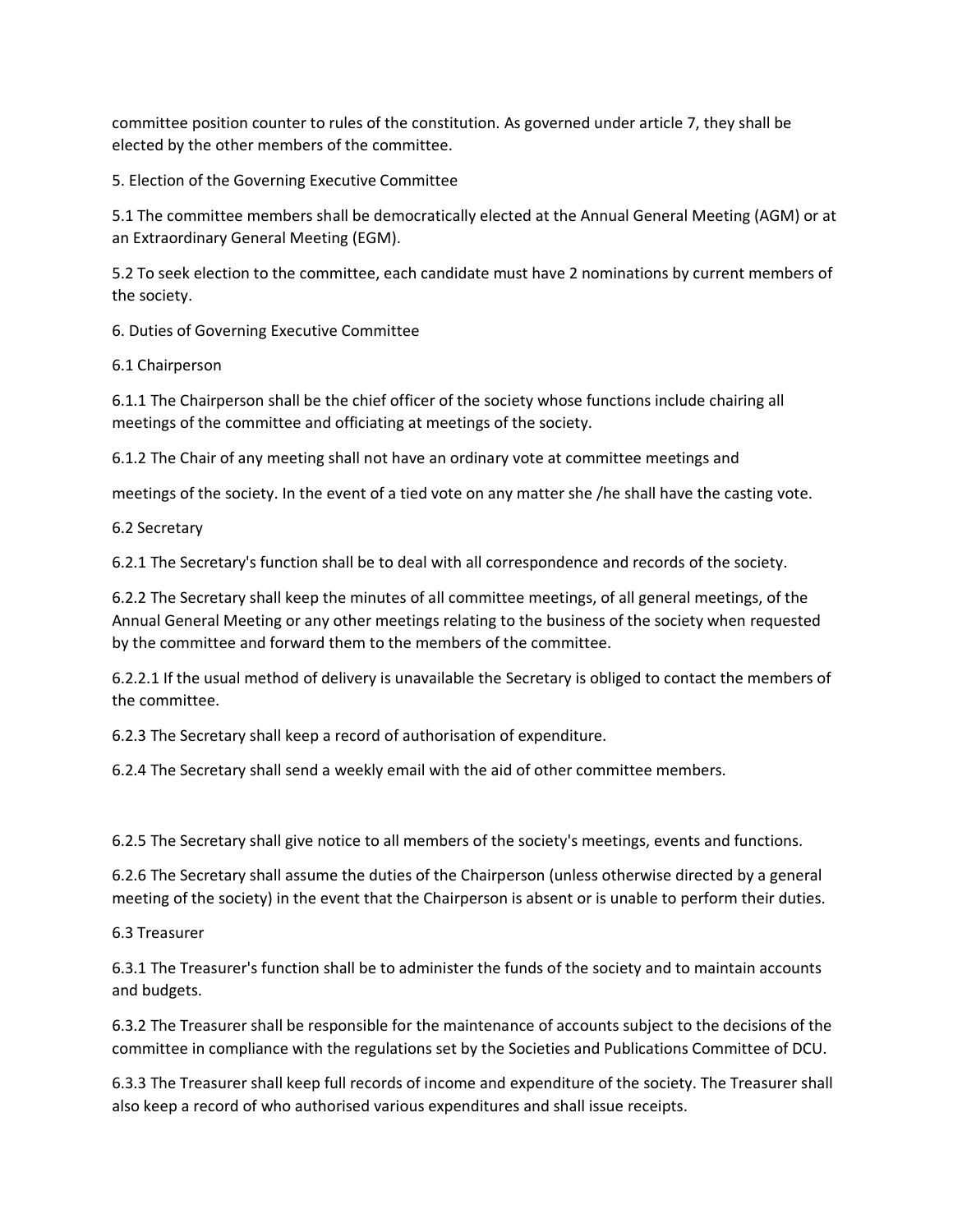6.3.4 The Treasurer shall sign all cheques and withdrawals forms from the Society's bank account along with one other committee member.

6.3.5 Where the Treasurer is unavailable, another designated person may sign cheques and withdrawal forms for the society in consultation with the Societies' and Publications Committee.

6.4 Public Relations Officer

6.4.1 The Public Relations Officer shall be responsible for the advertising of all functions of the society through social media.

6.4.2 The Public Relations Officer shall deal with external correspondence and maintain records of the contribution outside bodies have had for the society and to give notice to the committee of these contributions.

6.5

6.5.1 Japanese Relations Officer shall endeavour to integrate Japanese students and ease communication difficulties.

6.5.2 Japanese Relations Officer shall be responsible for organisation of conversation classes and shall focus on developing events that bridge cultural and social gaps.

6.5.3 Japanese Relations Officer shall be responsible for translating the weekly emails into Japanese.

6.6 Equipment Officer

6.6.1 The Equipment Officer shall be in charge of all the equipment, both in its acquisition and storage.

6.6.2 The Equipment Officer shall also be held responsible for maintaining an accurate record of the equipment owned by the Society.

6.6.3 The Equipment Officer shall endeavour to save costs through concessions and sponsorship for large events and regular events.

6.6.4 The Equipment Officer shall be in charge of placement and removal of equipment from its storage place.

6.7 Events Organiser

6.7.1 The Events Organiser should strive to promote the society and it's events through posters containing the shush logo put throughout the campus.

6.8 Ordinary Member

6.8.1 The Ordinary members are members of the committee without portfolio. He/she is assigned duties at committee meetings.

6.9

6.9.1 First Year Representative should strive to bring to the attention of the committee the interests and opinions of first year members as well as promoting the society and installing initiatives for future continuity of the Society.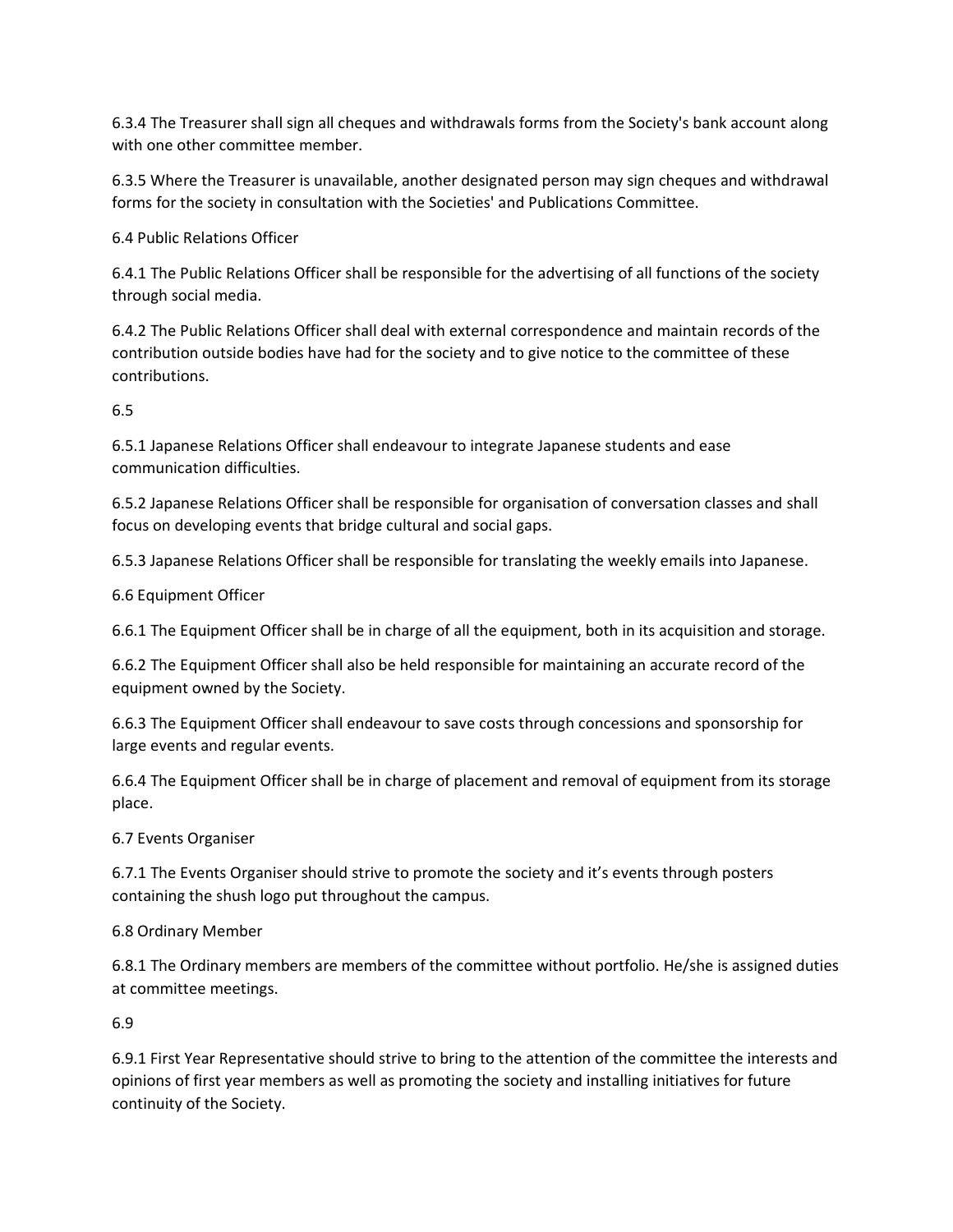6.9.2 The Position of First Year Representative shall be held by a first year member of the Society.

7. Dismissal and Resignation of Committee Members

7.1 No member of the committee shall be dismissed from office unless:

i) Two thirds majority of a General Meeting vote in favour of the dismissal.

ii) Three quarters of the Governing Executive Committee may dismiss a member who fails to attend three consecutive committee meetings without valid excuses after clearly warning them of their misdemeanour and informing them of the vote three working days before the meeting.

7.2 A committee member wishing to resign must submit a letter in writing, or any other means of communication deemed acceptable, declaring their intention to resign to the Secretary, who will immediately inform the committee as a whole. The responsibilities of that person shall be delegated to other committee members(s) until a general meeting can be held to re-elect a new person to the position as explained under article 4.9.1.

8. Meetings

8.1 There shall be an Annual General Meeting (AGM) held each year.

8.2 The AGM shall be held no later than in the final month of the Academic year where the main committee members will be elected (where possible).

8.3 Elections for the offices of the Governing Executive Committee shall take place at this meeting.

8.4 A quorum of the meeting shall be 3 Governing Executive Committee members and 10% of the ordinary membership.

8.5 The business of the AGM shall include elections of relevant Executive Governing Committee as well as annual reports from the outgoing Governing Executive Committee (which should include a Treasurer's report on the finances of the society).

8.6 An Extra-ordinary General Meeting (EGM) may be convened if:

i) 10%) of the ordinary membership of the society requests such a meeting in writing.

ii) A quorum of the Governing Executive Committee requests such a meeting in writing.

8.7 Elections for the offices of the Governing Executive Committee shall take place at the AGM or EGM (where relevant).

8.8 Notice of all meetings shall be given to the membership at least 3 working days prior to the date of the meeting.

8.9 At a meeting, a member may propose a resolution relating to the business of the society. The resolution shall be voted on by a show of hands and a declaration of the Chairperson that the resolution is carried (unless a secret ballot is requested by any 2 members) shall be conclusive evidence that the resolution has passed or failed.